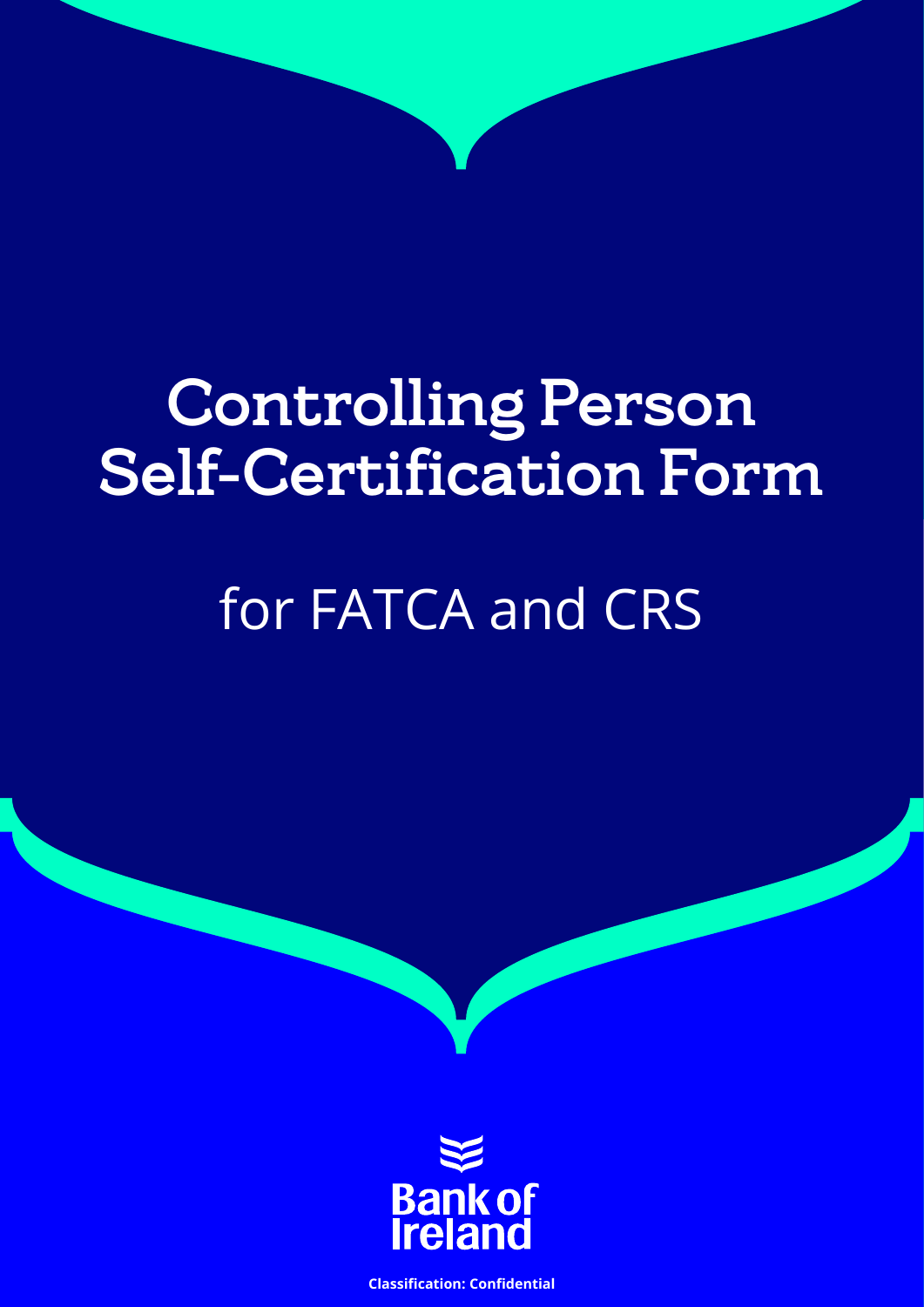The Governor and Company of the Bank of Ireland ("the Bank") is obliged under Section 891E and Section 891F of the Taxes Consolidation Act 1997 (as amended) and Tax Regulations made pursuant to those sections to collect certain information about the citizenship and tax residency of controlling persons.

Please complete, where applicable, the relevant sections below and provide any additional information as may be required. If your tax residence is located outside of the Republic of Ireland we may be obliged to share this information with relevant tax authorities. This form is intended to request information only where such request is not prohibited by Irish law.

If you have any questions about how to complete this form or any other concerns about the impact of automatic exchange of information, you should contact your tax advisor or local tax authority.

The Bank does not provide tax advice and will not be liable for any errors contained in this form.

### SECTION 1: CONTROLLING PERSONS

If your Entity/Organisation has certified in the FATCA and CRS Self-Certification Form for Business Customers / Non-Personal Customers as being;

1. A Passive NFFE/NFE, or

2. An Investment Entity in a Non-Participating Jurisdiction

The Bank is required to establish whether any Controlling Person detailed in the mandate (i.e. Directors or Beneficial Owners whose percentage of ownership is 25% or greater, or who otherwise exercises control over the Entity) is a U.S. citizen or resident in any country/territory other than the Republic of Ireland for tax purposes.

If the Controlling Person is tax resident in more than three countries/territories please use a separate sheet.

# CONTROLLING PERSON 1

| <b>CONTROLLING PERSON'S DETAILS</b> |                                                                                                                                                                                                                                                                                                                                                                                                                     |                      |                                                                                            |
|-------------------------------------|---------------------------------------------------------------------------------------------------------------------------------------------------------------------------------------------------------------------------------------------------------------------------------------------------------------------------------------------------------------------------------------------------------------------|----------------------|--------------------------------------------------------------------------------------------|
|                                     | Name                                                                                                                                                                                                                                                                                                                                                                                                                |                      |                                                                                            |
| $\overline{2}$                      | Residence address including postcode & country                                                                                                                                                                                                                                                                                                                                                                      |                      |                                                                                            |
| 3                                   | Date of Birth                                                                                                                                                                                                                                                                                                                                                                                                       | M<br>D   M<br>Y<br>D |                                                                                            |
| 4                                   | Telephone number (including international country code)                                                                                                                                                                                                                                                                                                                                                             |                      |                                                                                            |
| 5                                   | Is the Controlling Person a U.S. citizen?                                                                                                                                                                                                                                                                                                                                                                           | <b>Yes</b>           | <b>No</b>                                                                                  |
|                                     | If Yes, please provide U.S. Tax Identification Number (TIN)<br>Note: If United States is the country of tax residency, a U.S Tin must be<br>provided. U.S TINs must be 9 digits.                                                                                                                                                                                                                                    |                      |                                                                                            |
| 6                                   | Is the Controlling Person resident in any other country or territory<br>other than the Republic of Ireland for tax purposes?                                                                                                                                                                                                                                                                                        | <b>Yes</b>           | No                                                                                         |
|                                     | If "Yes", list below all countries/territories in which the Controlling Person is tax resident, and provide a Tax Identification Number (TIN) for each<br>country/ territory. A TIN, or else a valid explanation as to why no TIN is available, is mandatory for each country/territory listed.<br>Note: if United States is the country of tax residency, a U.S. TIN must be provided. U.S. TINs must be 9 digits. |                      |                                                                                            |
|                                     | Country/Territory                                                                                                                                                                                                                                                                                                                                                                                                   | TIN (or Equivalent)  | Reason why no TIN provided<br>(indicate A, B or C from the<br>explanations outlined below) |
|                                     |                                                                                                                                                                                                                                                                                                                                                                                                                     |                      |                                                                                            |
|                                     |                                                                                                                                                                                                                                                                                                                                                                                                                     |                      |                                                                                            |
|                                     |                                                                                                                                                                                                                                                                                                                                                                                                                     |                      |                                                                                            |

If you have not been able to provide a TIN, please indicate why using one of the following explanations:

A. The country/ territory of tax residency does not issue TINs or functional equivalents to its residents;

B. The country/territory of tax residency has not issued a TIN to you (if selecting this option B, please also provide an explanation in the box above

C. The domestic law of the country/ territory of tax residency does not require the collection of a TIN.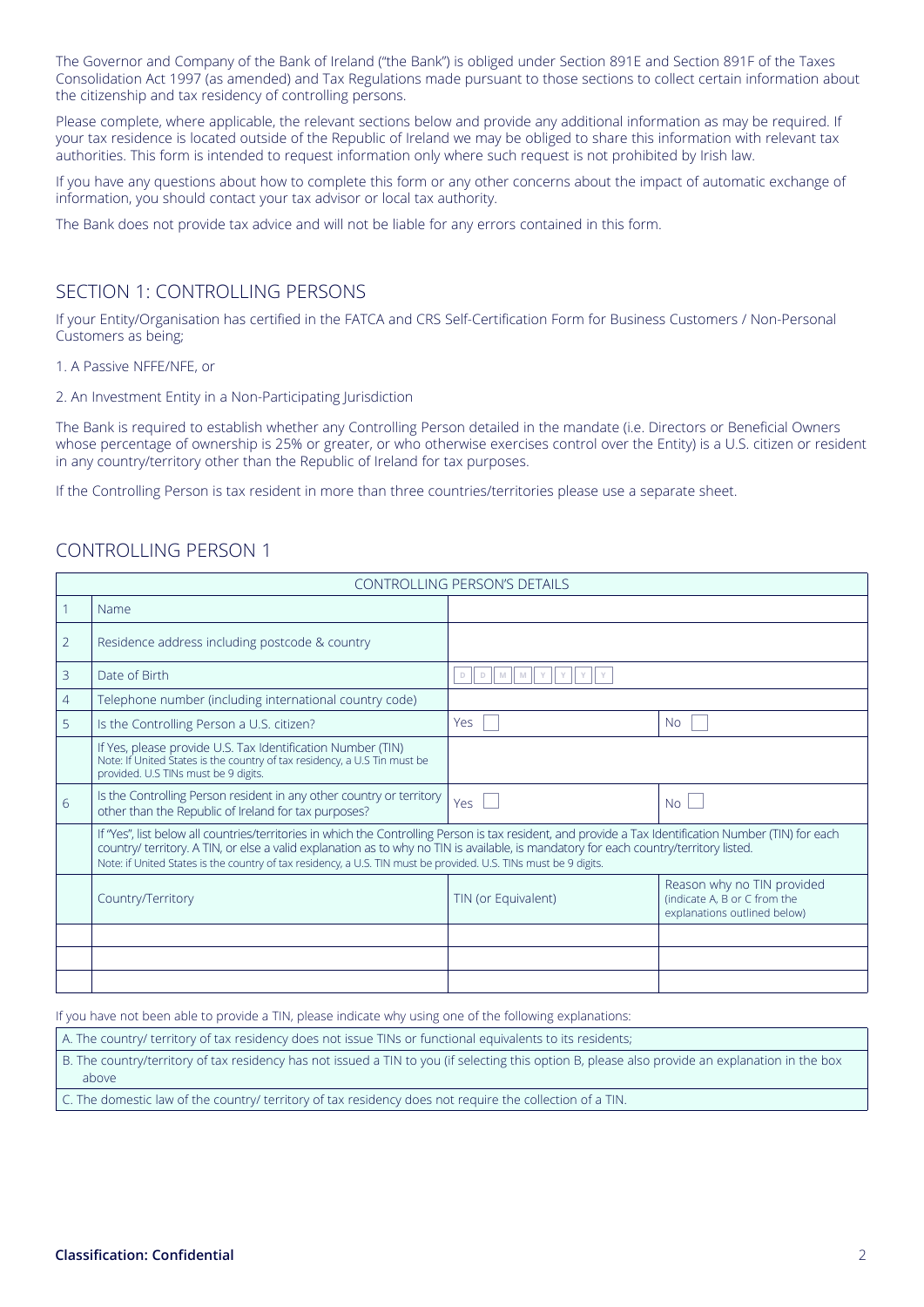# CONTROLLING PERSON 2

| <b>CONTROLLING PERSON'S DETAILS</b> |                                                                                                                                                                                                                                                                                                                                                                                                                     |                     |                                                                                            |
|-------------------------------------|---------------------------------------------------------------------------------------------------------------------------------------------------------------------------------------------------------------------------------------------------------------------------------------------------------------------------------------------------------------------------------------------------------------------|---------------------|--------------------------------------------------------------------------------------------|
|                                     | Name                                                                                                                                                                                                                                                                                                                                                                                                                |                     |                                                                                            |
| $\overline{2}$                      | Residence address including postcode & country                                                                                                                                                                                                                                                                                                                                                                      |                     |                                                                                            |
| 3                                   | Date of Birth                                                                                                                                                                                                                                                                                                                                                                                                       | D M M<br>D<br>Y     |                                                                                            |
| $\overline{4}$                      | Telephone number (including international country code)                                                                                                                                                                                                                                                                                                                                                             |                     |                                                                                            |
| 5                                   | Is the Controlling Person a U.S. citizen?                                                                                                                                                                                                                                                                                                                                                                           | Yes                 | No.                                                                                        |
|                                     | If Yes, please provide U.S. Tax Identification Number (TIN)<br>Note: If United States is the country of tax residency, a U.S Tin must be<br>provided. U.S TINs must be 9 digits.                                                                                                                                                                                                                                    |                     |                                                                                            |
| 6                                   | Is the Controlling Person resident in any other country or territory<br>other than the Republic of Ireland for tax purposes?                                                                                                                                                                                                                                                                                        | Yes                 | No                                                                                         |
|                                     | If "Yes", list below all countries/territories in which the Controlling Person is tax resident, and provide a Tax Identification Number (TIN) for each<br>country/ territory. A TIN, or else a valid explanation as to why no TIN is available, is mandatory for each country/territory listed.<br>Note: if United States is the country of tax residency, a U.S. TIN must be provided. U.S. TINs must be 9 digits. |                     |                                                                                            |
|                                     | Country/Territory                                                                                                                                                                                                                                                                                                                                                                                                   | TIN (or Equivalent) | Reason why no TIN provided<br>(indicate A, B or C from the<br>explanations outlined below) |
|                                     |                                                                                                                                                                                                                                                                                                                                                                                                                     |                     |                                                                                            |
|                                     |                                                                                                                                                                                                                                                                                                                                                                                                                     |                     |                                                                                            |
|                                     |                                                                                                                                                                                                                                                                                                                                                                                                                     |                     |                                                                                            |

If you have not been able to provide a TIN, please indicate why using one of the following explanations:

A. The country/ territory of tax residency does not issue TINs or functional equivalents to its residents; B. The country/territory of tax residency has not issued a TIN to you (if selecting this option B, please also provide an explanation in the box above

C. The domestic law of the country/ territory of tax residency does not require the collection of a TIN.

# CONTROLLING PERSON 3

| <b>CONTROLLING PERSON'S DETAILS</b> |                                                                                                                                                                                                                                                                                                                                                                                                                     |                     |                                                                                            |
|-------------------------------------|---------------------------------------------------------------------------------------------------------------------------------------------------------------------------------------------------------------------------------------------------------------------------------------------------------------------------------------------------------------------------------------------------------------------|---------------------|--------------------------------------------------------------------------------------------|
|                                     | Name                                                                                                                                                                                                                                                                                                                                                                                                                |                     |                                                                                            |
| $\overline{2}$                      | Residence address including postcode & country                                                                                                                                                                                                                                                                                                                                                                      |                     |                                                                                            |
| 3                                   | Date of Birth                                                                                                                                                                                                                                                                                                                                                                                                       | D<br>D   M<br>M     |                                                                                            |
| $\overline{4}$                      | Telephone number (including international country code)                                                                                                                                                                                                                                                                                                                                                             |                     |                                                                                            |
| 5                                   | Is the Controlling Person a U.S. citizen?                                                                                                                                                                                                                                                                                                                                                                           | Yes                 | <b>No</b>                                                                                  |
|                                     | If Yes, please provide U.S. Tax Identification Number (TIN)<br>Note: If United States is the country of tax residency, a U.S Tin must be<br>provided. U.S TINs must be 9 digits.                                                                                                                                                                                                                                    |                     |                                                                                            |
| 6                                   | Is the Controlling Person resident in any other country or territory<br>other than the Republic of Ireland for tax purposes?                                                                                                                                                                                                                                                                                        | Yes                 | <b>No</b>                                                                                  |
|                                     | If "Yes", list below all countries/territories in which the Controlling Person is tax resident, and provide a Tax Identification Number (TIN) for each<br>country/ territory. A TIN, or else a valid explanation as to why no TIN is available, is mandatory for each country/territory listed.<br>Note: if United States is the country of tax residency, a U.S. TIN must be provided. U.S. TINs must be 9 digits. |                     |                                                                                            |
|                                     | Country/Territory                                                                                                                                                                                                                                                                                                                                                                                                   | TIN (or Equivalent) | Reason why no TIN provided<br>(indicate A, B or C from the<br>explanations outlined below) |
|                                     |                                                                                                                                                                                                                                                                                                                                                                                                                     |                     |                                                                                            |
|                                     |                                                                                                                                                                                                                                                                                                                                                                                                                     |                     |                                                                                            |
|                                     |                                                                                                                                                                                                                                                                                                                                                                                                                     |                     |                                                                                            |

If you have not been able to provide a TIN, please indicate why using one of the following explanations:

A. The country/ territory of tax residency does not issue TINs or functional equivalents to its residents;

B. The country/territory of tax residency has not issued a TIN to you (if selecting this option B, please also provide an explanation in the box above

C. The domestic law of the country/ territory of tax residency does not require the collection of a TIN.